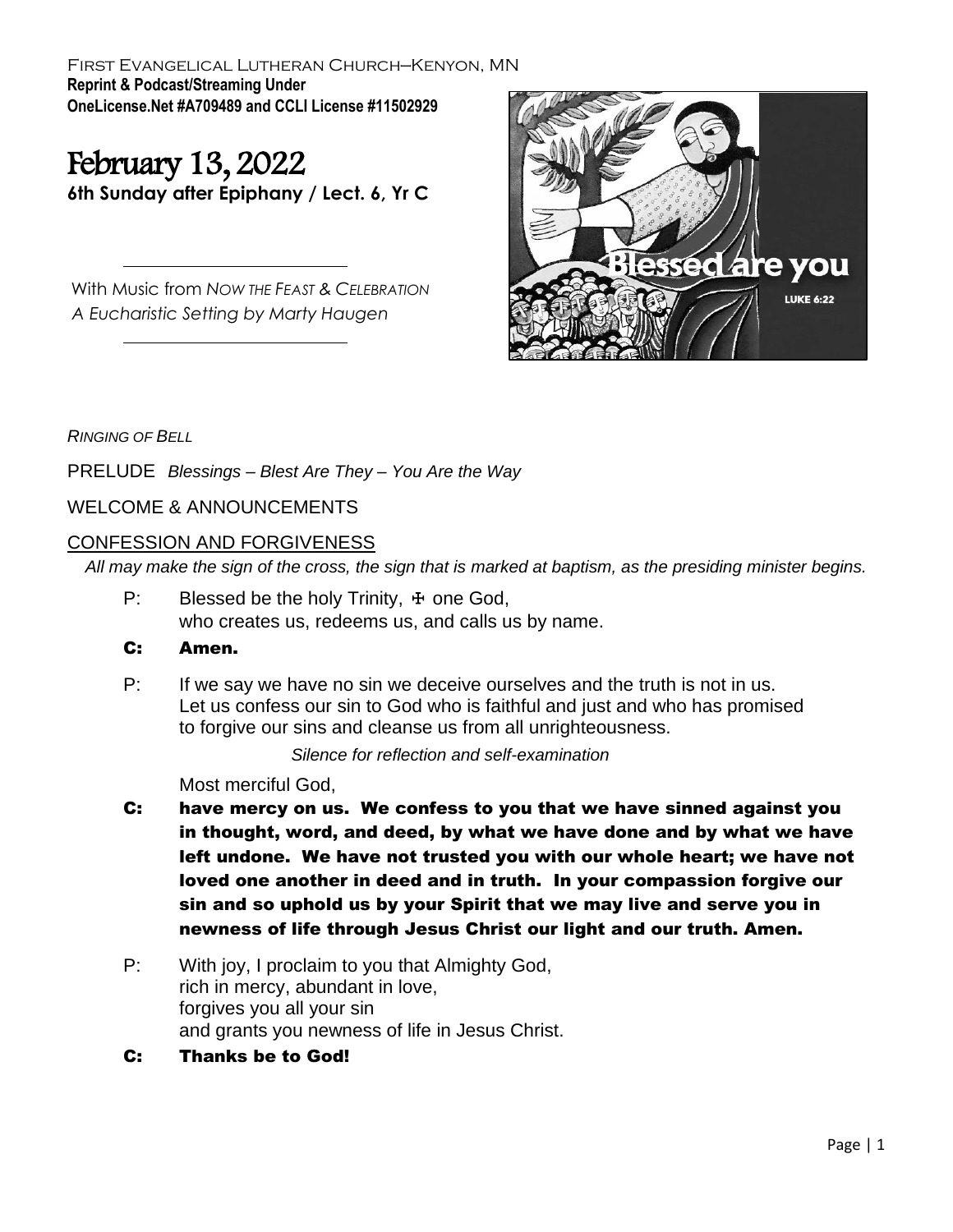#### KYRIE *We Sing Responsively (Cantor & Congr)* **ELW #157 Reprint & Podcast/Streaming Under OneLicense.Net #A709489**

# *Leader CONG* L: In peace, in peace, let us pray to the Lord, have mer - cy, Christ, have mer - cy, Lord, have Ì  $\blacksquare$  cy.

- L: For the reign of God, and for peace throughout the world, for the unity of all, let us pray to the... Lord, have mercy...
- L: For your people here, who have come to give you praise, for the strength to live your Word, let us pray to the... Lord, have mercy...
- L: Help, save and defend us, O God.



HYMN OF PRAISE *Sung by ALL* **ELW #167 Reprint & Podcast/Streaming Under OneLicense.Net #A709489**

| REFRAIN | Now the feast and celebration,           |
|---------|------------------------------------------|
|         | all of creation sings for joy            |
|         | to the God of life and love and freedom: |
|         | praise and glory for evermore!           |
| 1       | Now is the feast of the Lamb once slain, |
|         | whose blood has freed and united us      |

- to be one great people of God. TO REFRAIN.... 2 Power and riches, wisdom and might,
- all honor and glory to Christ forever. TO REFRAIN....
- 3 For God has come to dwell with us, to make us people of God; to make all things new. TO REFRAIN….

## PRAYER OF THE DAY: *We pray together*

Living God, in Christ you make all things new. Transform the poverty of our nature by the riches of your grace, and in the renewal of our lives make known your glory, through Jesus Christ, our Savior and Lord. Amen.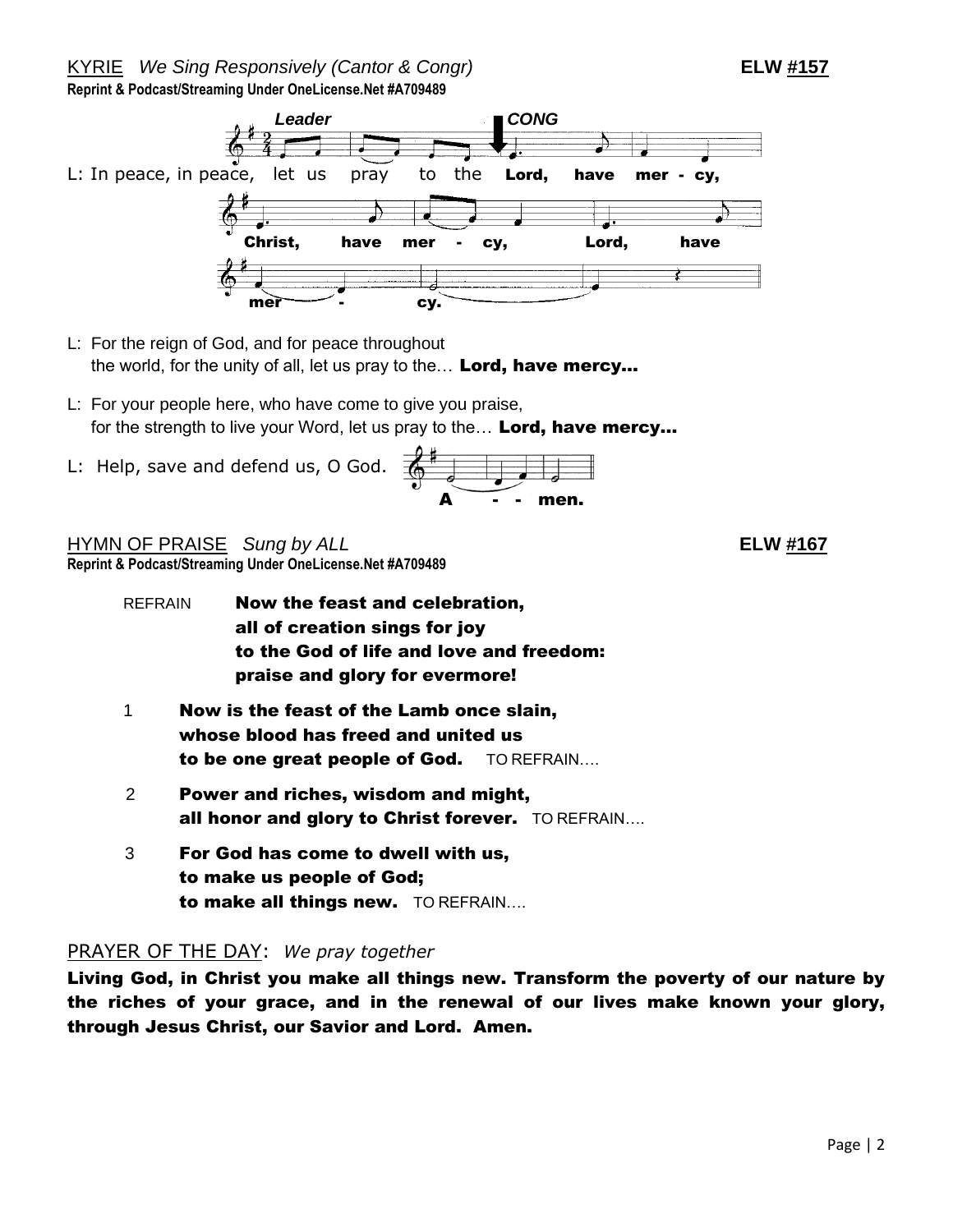#### FIRST READING: JEREMIAH 17:5-10

<sup>5</sup>Thus says the LORD: Cursed are those who trust in mere mortals and make mere flesh their strength, whose hearts turn away from the LORD. <sup>6</sup>They shall be like a shrub in the desert, and shall not see when relief comes. They shall live in the parched places of the wilderness, in an uninhabited salt land.

<sup>7</sup>Blessed are those who trust in the LORD, whose trust is the LORD.  $8$ They shall be like a tree planted by water, sending out its roots by the stream. It shall not fear when heat comes, and its leaves shall stay green; in the year of drought it is not anxious, and it does not cease to bear fruit.

<sup>9</sup>The heart is devious above all else; it is perverse—who can understand it?  $101$  the LORD test the mind and search the heart, to give to all according to their ways, according to the fruit of their doings. WORD OF GOD. WORD OF LIFE.

# THE HOLY GOSPEL ACCORDING TO: LUKE 6:17-26

#### Glory to you, O Lord.

 $17$ [Jesus] came down with [the twelve] and stood on a level place, with a great crowd of his disciples and a great multitude of people from all Judea, Jerusalem, and the coast of Tyre and Sidon.<sup>18</sup>They had come to hear him and to be healed of their diseases; and those who were troubled with unclean spirits were cured. <sup>19</sup>And all in the crowd were trying to touch him, for power came out from him and healed all of them.

 $20$ Then he looked up at his disciples and said: "Blessed are you who are poor, for yours is the kingdom of God. <sup>21</sup>Blessed are you who are hungry now, for you will be filled. Blessed are you who weep now, for you will laugh. <sup>22</sup>Blessed are you when people hate you, and when they exclude you, revile you, and defame you on account of the Son of Man. <sup>23</sup>Rejoice in that day and leap for joy, for surely your reward is great in heaven; for that is what their ancestors did to the prophets.

 $24$ "But woe to you who are rich, for you have received your consolation.  $25$ Woe to you who are full now, for you will be hungry. Woe to you who are laughing now, for you will mourn and weep. <sup>26</sup>Woe to you when all speak well of you, for that is what their ancestors did to the false prophets."

The Gospel of the Lord.Praise to you, O Christ.

SERMON: Pastor Chris Miller

#### HYMN *You Are the Way* **all 4 vss. ELW #758**

**Reprint & Podcast/Streaming Under OneLicense.Net #A709489**

| $\mathbf{1}$   | You are the way; to you alone from sin and death we flee;<br>All those who search for God, you find and by your grace set free.          |
|----------------|------------------------------------------------------------------------------------------------------------------------------------------|
| 2              | You are the truth; your word alone true wisdom can impart;<br>You only can inform the mind and purify the heart.                         |
| 3              | You are the life; the rending tomb proclaims your conqu'ring arm;<br>And those who put their trust in you not death nor hell shall harm. |
| $\overline{4}$ | You are the way, the truth, the life; grant us that way to know,<br>That truth to keep, that life to win, whose joys eternal flow.       |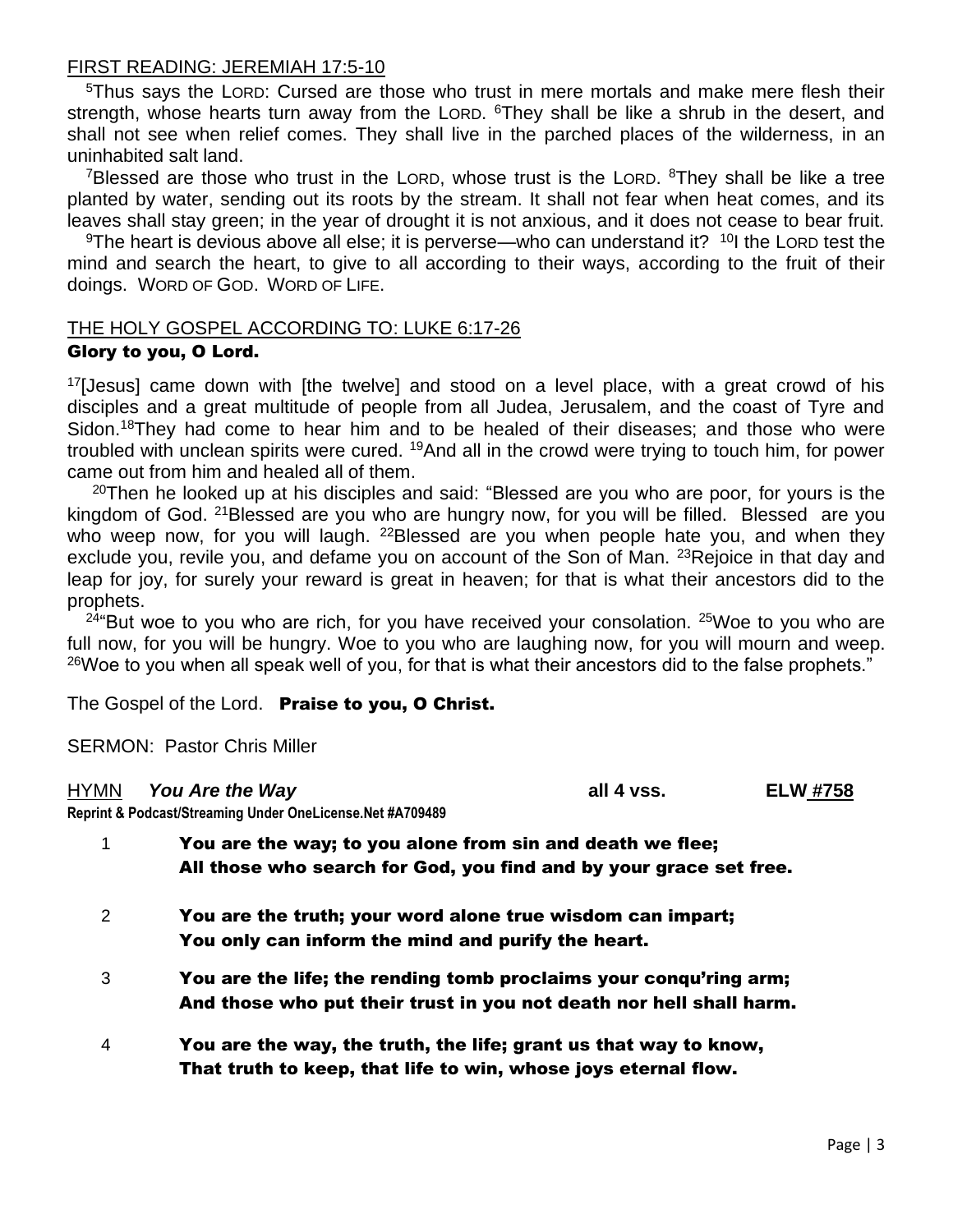### APOSTLES CREED

I believe in God, the Father almighty, creator of heaven and earth. I believe in Jesus Christ, God's only Son, our Lord, who was conceived by the Holy Spirit, born of the virgin Mary, suffered under Pontius Pilate, was crucified, died, and was buried; he descended to the dead. On the third day he rose again; he ascended into heaven, he is seated at the right hand of the Father, and he will come to judge the living and the dead. I believe in the Holy Spirit, the holy catholic church, the communion of saints, the forgiveness of sins, the resurrection of the body, and the life everlasting. Amen.

#### PRAYERS

### SHARING THE PEACE & GLOBE OFFERING

*Children are invited to bring forward an offering to the globe in the front of the church. Globe offerings will go to one of our global mission partners to be decided by our youth.*

#### OFFERING OF GIFTS – OFFERING PRAYER

- P: Blessed are you, O God, Sovereign of the universe.
- C: You offer us new beginnings and guide us on our journey. Lead us to your table, nourish us with this heavenly food, and prepare us to carry your love to a hungry world, in the name of Christ our light. Amen.

WORDS OF INSTITUTION – LORD'S PRAYER – COMMUNION

#### DISTRIBUTION HYMN*As the Grains of Wheat* **ELW #465**

**Reprint & Podcast/Streaming Under OneLicense.Net #A709489**

- REFRAIN As the grains of wheat once scattered on the hill were gathered into one to become our bread; so may all your people from all the ends of earth be gathered into one in you.
- 1 As this cup of blessing is shared within our midst, may we share the presence of your love. REFRAIN
- 2 Let this be a foretaste of all that is to come when all creation shares this feast with you. REFRAIN

#### COMMUNION BLESSING

- BLESSING P: God, who leads you in pathways of righteousness, who rejoices over you, and who calls you by name,  $<sup>+</sup>$  bless your going out and your coming in,</sup> today and forever.
	- C: Amen.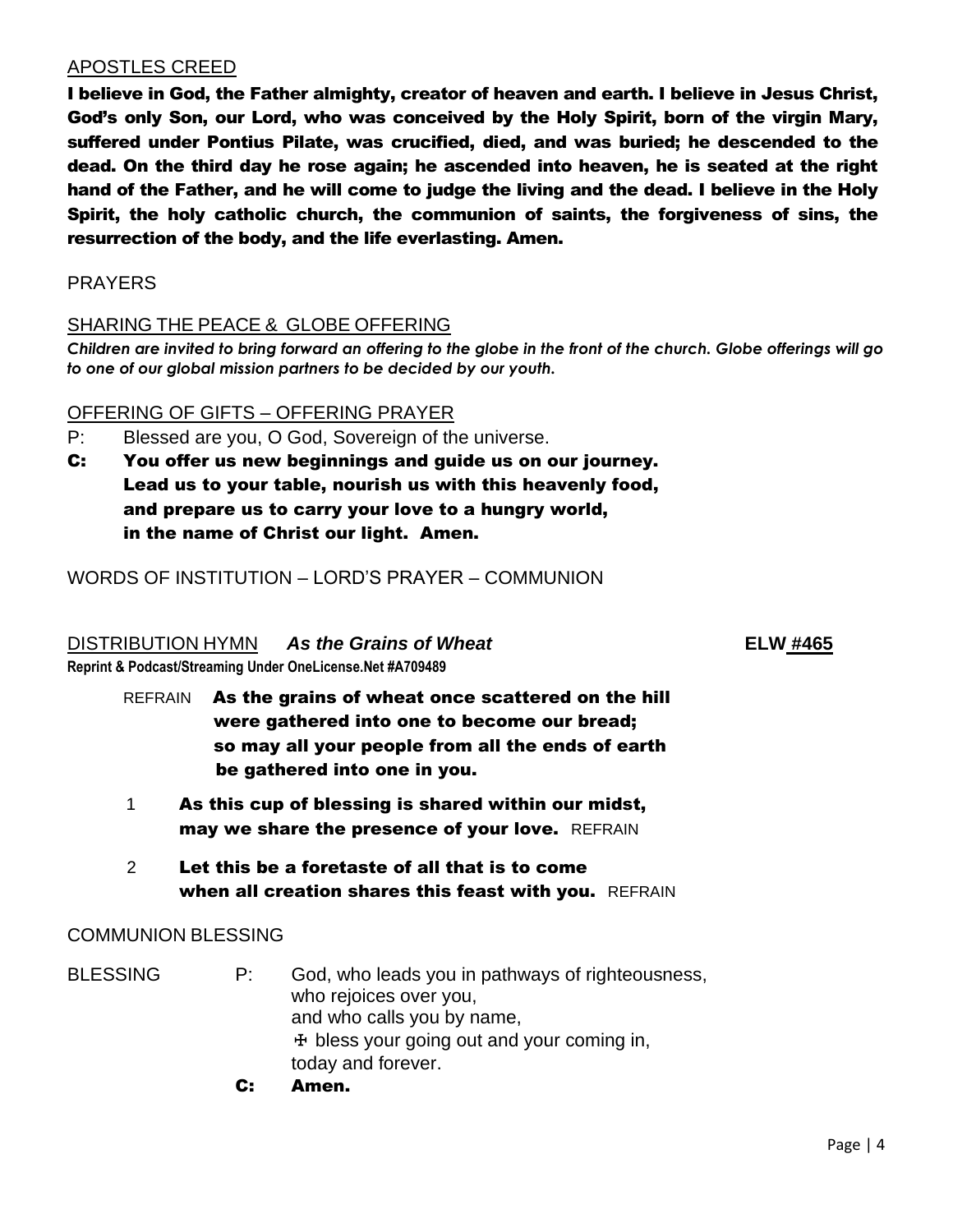CLOSING HYMN *Praise to You, O God of Mercy* **ELW # 208 Reprint & Podcast/Streaming Under OneLicense.Net #A709489**

- 1 Praise to you, O God of mercy: thanks be to you forever! Raising high the weak and lowly: thanks be to you forever!
- 2 From of old you loved and sought us: thanks be to you forever! Truth and justice you have taught us: thanks be to you forever!
- **BRIDGE** Strong is your faithfulness, strong is your love, rememb'ring your covenant of life with us.
	- 3 Praise to you O God of mercy: thanks be to you forever! Raising high the weak and lowly: thanks be to you forever! Thanks be to you forever!

*RINGING OF BELL*

- DISMISSAL L: Go with Christ into a weary world. Share the good news. C: Thanks be to God.
- POSTLUDE *May the God of Hope Go with Us Everyday*